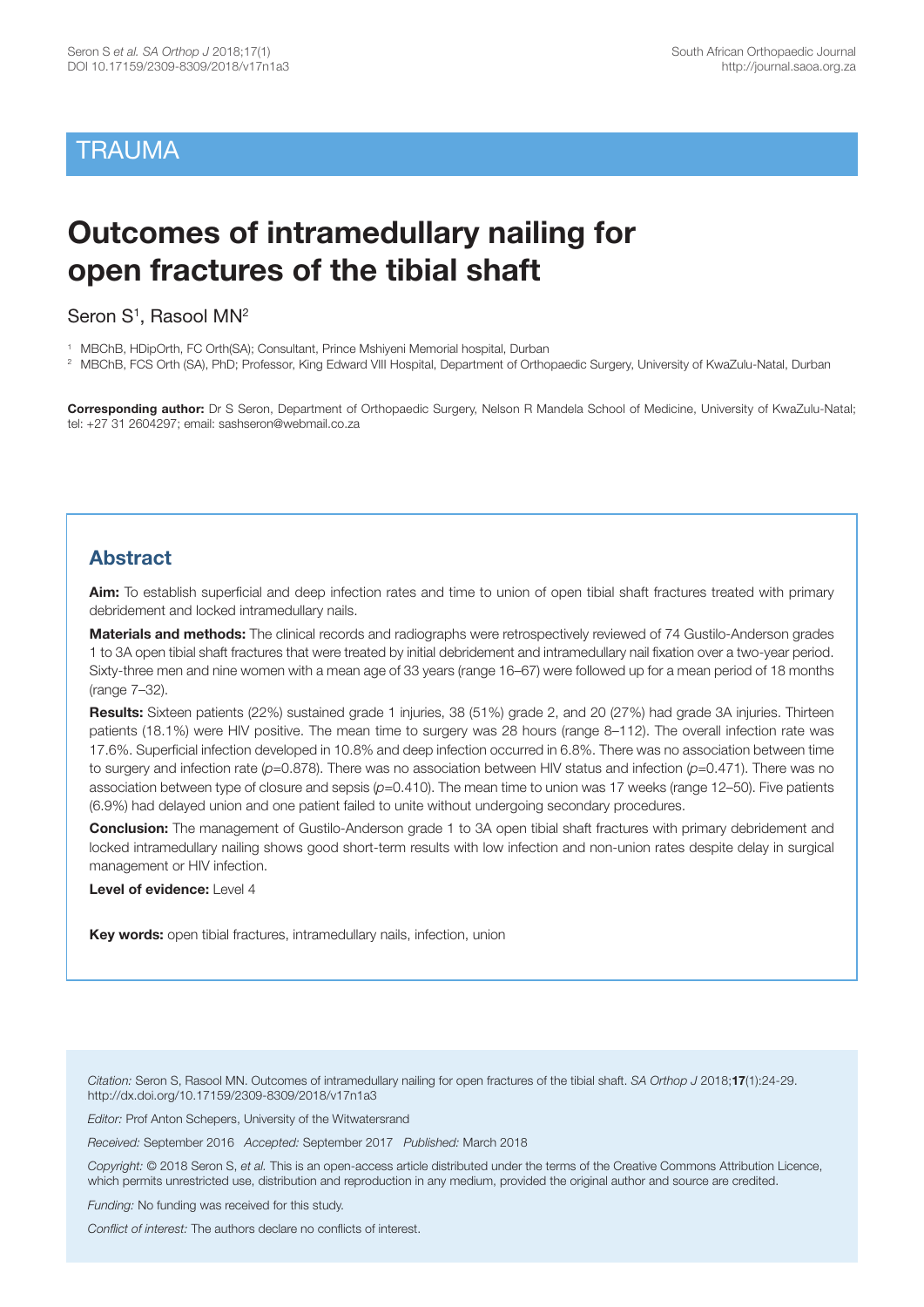# **Introduction**

The treatment of open tibial fractures is difficult and often controversial with no general consensus on their management. 1 The subcutaneous nature of the medial border as well as the delicate blood supply increases the vulnerability to open injuries, deep infection, malunion and non-union. <sup>2</sup> The complication rate rises exponentially with high energy trauma, soft tissue disruption, wound contamination, altered vascularity and unstable fractures.<sup>3</sup> Several strategies have been developed to minimise these complications and include the use of prophylactic antibiotics, tetanus toxoid, immediate soft tissue debridement and reconstruction, skeletal stabilisation, prophylactic bone grafting and adjuvant treatment like rhBMP-2. 4-7 The ultimate goal is to achieve bony union, without infection, and a fully functional painfree limb. 8

The management of open fractures is regarded as an orthopaedic emergency. <sup>9</sup> The traditional method of treating open tibial fractures was with an external fixator preferably within six hours of injury.<sup>10,11</sup> Monolateral external fixation has been employed to treat open tibial fractures with great success; however, not without significant complications. 12,13 Plate fixation has resulted in an unacceptable high infection rate, hence the pursuit of an alternate modality of fracture stabilisation. <sup>14</sup> The recent increase in the use of circular external fixators for open tibial fractures is encouraging especially in high energy injuries but this method has to be individualised on a patient-to-patient basis. 15,16

The efficacy of intramedullary nails in the acute management of open tibial fractures is contentious. 17,18 The fear of osteomyelitis has previously precluded any form of internal fixation especially in the immune-compromised host and delays in operative management greater than six hours. 19,20 Reamed nails offer a biological and mechanical advantage, however injurious to the endosteal vasculature with subsequent theoretical increase in infection and non-union. 21

With the improvement in antibiotic use and surgical technique. the use of intramedullary nails has evolved from low energy open Gustilo grade 1 and grade 2 fracturesto more severe Gustilo grade 3 injuries, with excellent long-term results.<sup>22,23</sup> Both reamed and unreamed nails have become the accepted standard of care in many institutions ensuring axial alignment, early weight bearing, bony union and early return to pre-injury function with minimal complications. 24-26

The use of locked intramedullary nails in the acute settings for open tibial fractures has been widely reported in the international literature.<sup>4,27,28</sup> However, there are no universally accepted guidelines. This study aims to establish superficial and deep infection rates and time to union of open tibial shaft fractures treated with primary debridement and locked intramedullary nails in our local environment.

# **Materials and methods**

We performed a retrospective review of all patients with open tibial shaft fractures that were treated with primary debridement and intramedullary nailing between July 2013 and June 2015 in a single provincial hospital. Ethical approval was obtained from the institutional ethics committee prior to embarking on the study. A prospective database was created of all patients with tibial nails for the specified period. Files were sourced from the medical records department. All skeletally mature patients with open tibial fractures which were distal to the tibial tuberosity and 5 cm proximal to the ankle joint were included. Patients were excluded if they were skeletally immature, had grade 3B or 3C injuries or had an existing external fixator that was exchanged to an intramedullary nail. Only 87 patients met the inclusion criteria. Twelve patients were eliminated from the study due to incomplete files, poor note keeping and inadequate follow-up.

All patients were managed according to a standard protocol. In the emergency department patients were given a stat dose of tetanus toxoid and a first-generation cephalosporin. Wounds were cleaned and dressed, and the limb splinted prior to urgent surgical debridement. Debridement and stabilisation with a locked intramedullary nail was performed as soon as possible. The transpatellar tendon approach was used under guidance of an image intensifier. The injury was classified intra-operatively according to Gustilo and Anderson. The decision to ream the intramedullary canal was undertaken by the operating surgeon. Wounds were either left open, apposed with nylon interrupted sutures, closed by vacuum-assisted closure, or delayed closure was performed. Post-operative antibiotics were individualised based on the severity of injury and continued for a period of 24 to 72 hours. Wounds were inspected at 48 hours in the ward and a redebridement was performed if necessary. Physiotherapy began on the first post-operative day. Weight bearing was allowed based on the degree of comminution and was continued on an outpatient basis. Sutures were removed at two weeks and wounds were cleaned and dressed appropriately. Outpatient follow-up was scheduled at monthly intervals until clinical and radiological union. Wounds were inspected for signs of infection and the erythrocyte sedimentation rate (ESR) and C-reactive protein (CRP) was taken if there was any clinical suspicion of infection.

Infection was classified as superficial or deep. Superficial infection was defined as any infection of the wound or surgical site and cellulitis. Deep infection was defined as an infection involving any tissue deep to the skin and subcutaneous tissue, including bone, at any point in time. Resolution of infection was evaluated clinically and radiologically as well as by monitoring of inflammatory markers. Bony union was also assessed clinically and radiologically. The ability to fully weight bear in the absence of pain at the fracture site satisfied the clinical criteria. Radiological parameters encompassed the presence of bridging callus in a minimum of three cortices on orthogonal views. Nonunion was defined as no clinical or radiological evidence of healing after at least six months of treatment.

Statistical analysis was performed using IBM SPSS for Windows version 22 (Armok, New York: IBM Corp). A p value of <0.05 was considered to be statistically significant. Categorical variables were compared between the three grades by means of Pearson's chi-square tests, while ANOVA tests were used to compare normally distributed continuous variables between the grades. Time to surgery data were compared between the three grades using Kaplan-Meier survival curves and log-rank tests.

## **Results**

Seventy-five patients with 77 tibial fractures met the inclusion criteria. Three patients were excluded from the study. One patient relocated to another province, one patient died of causes unrelated to the tibial fracture and one patient was imprisoned. The final cohort comprised of 63 men and 9 women with 74 open tibia fractures. The mean age was 33 years (range 16–67). Mean follow-up was 18 months (range 7–32). In total, 16 fractures (22%) were classified as grade 1, 38 fractures (51%) as grade 2 and 20 fractures (27%) as Gustilo-Anderson grade 3A open fractures. The fracture morphology included comminuted (41.3%), oblique (36%), transverse (9.3%), segmental (6.7%) and spiral (6.7%) fractures (*Table I*). The majority of the fractures were located in the middle third (54.7%) of the tibial diaphysis followed by distal third (34.7%) and proximal third (10.7%). The mechanism of injury was motor vehicle-related accidents in the majority of the patients. Pedestrian accidents accounted for 56% of the injuries while 13.3% were occupants of the vehicle. There were 14.7% of patients who were assaulted and 8% with gunshot injuries.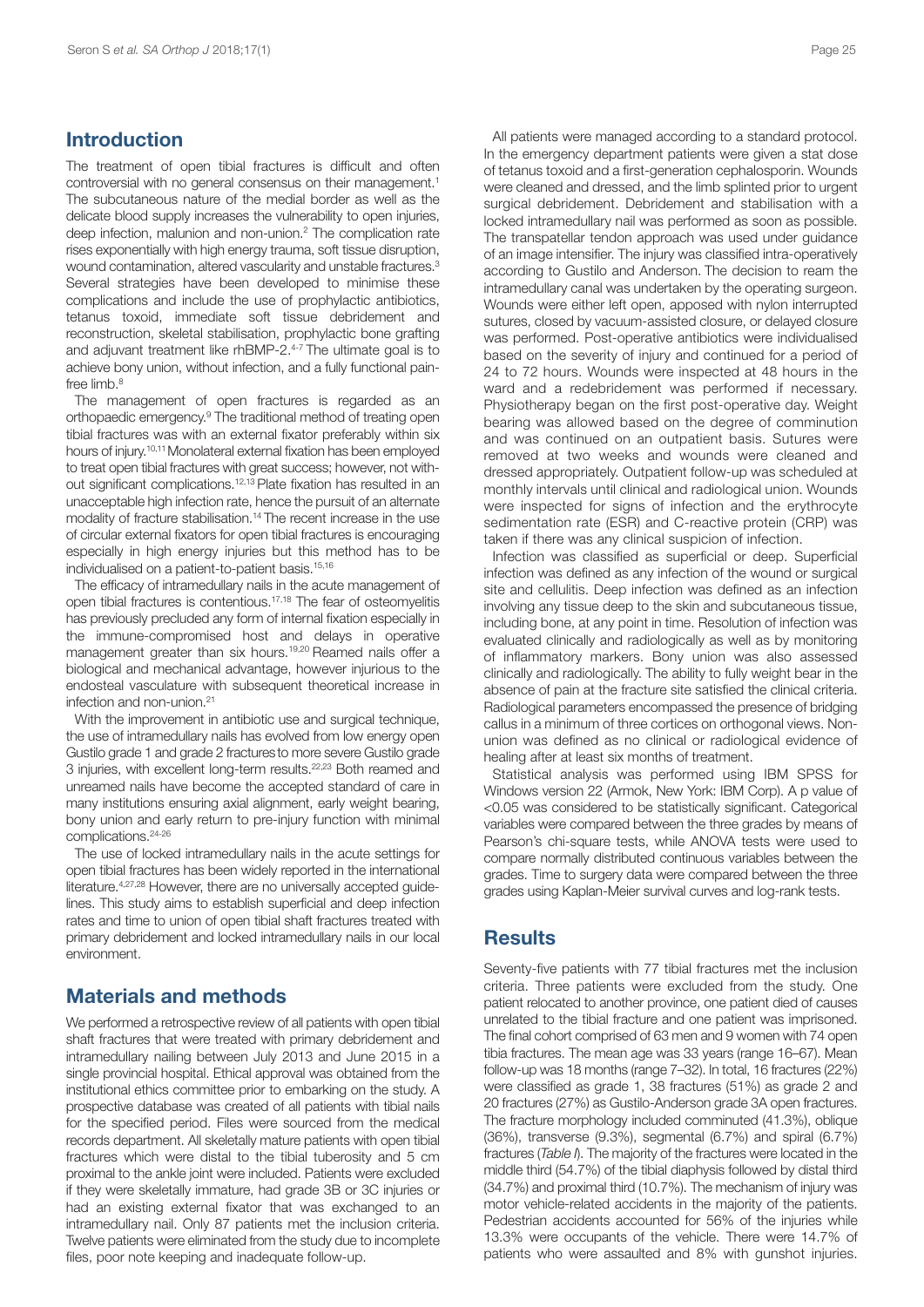**Table I:** Different fracture pattern for all grades

| <b>Fracture</b><br>pattern | <b>Gustilo grade</b> |                |           |              |
|----------------------------|----------------------|----------------|-----------|--------------|
|                            | 1                    | $\overline{2}$ | <b>3A</b> | <b>Total</b> |
| <b>Transverse</b>          | 12.5%                | 13.2%          | $0.0\%$   | 9.3%         |
| Oblique                    | 31.3%                | 39.5%          | 33.3%     | 36.0%        |
| Spiral                     | 6.3%                 | 7.9%           | 4.8%      | 6.7%         |
| Segmental                  | 0.0%                 | 0.0%           | 23.8%     | 6.7%         |
| Comminuted                 | 50.0%                | 39.4%          | 38.1%     | 41.3%        |



**Graph 1.** Mechanism of injury across all grades

Five patients sustained polytrauma (*Graph 1*).

Medical comorbidities were identified in eight patients; these included diabetes, hypertension, peptic ulcer disease, schizophrenia and a history of drug abuse. Twenty-five patients (34.7%) were smokers. Forty-six patients (63.8%) were HIV negative, 13 patients (18.1%) were HIV positive and 13 patients' (18.1%) status was unknown. Of the 13 HIV-positive patients, nine were on antiretroviral therapy and had  $CD<sub>4</sub>$  counts ranging from 150 to 830 cells/mm<sup>3</sup> (mean = 434 cells/mm<sup>3</sup>). The average time to surgery was 28 hours (range 8–112). The time to surgery for grade 1, grade 2 and grade 3A fractures were 28 hours, 35 hours and 22 hours respectively. The mean operating time was 78 minutes. The average length of stay in hospital was nine days (range 4–30).

The overall infection rate was 17.6%. Superficial infection developed in 10.8% and deep infection occurred in 6.8% (*Table II*). There was no association between HIV status and infection ( $p=0.471$ ). Only one HIV-positive patient developed superficial infection and there were no HIV-positive or unknown patients with deep sepsis across all grades (*Table III*). Time to surgery was compared in those patients with and without sepsis within the different grades and overall using non-parametric Mann-Whitney tests. There was no difference in the time to surgery between those with and without sepsis, either within grades or across grades. This indicated that time to surgery was not associated with the development of sepsis *(p*= 0.878).

Gustilo-Anderson grade 1 injuries had an infection rate of 6.3%. There was a single patient who developed superficial wound infection that resolved following local wound care and oral antibiotics, (ESR 15, CRP <10). No patients with grade 1 injuries developed chronic osteomyelitis or deep infection.

#### **Table II:** Superficial and deep infection rates

| <b>Sepsis</b>          | <b>Gustilo grade</b> |       |       |              |
|------------------------|----------------------|-------|-------|--------------|
|                        |                      | 2     | 3A    | <b>Total</b> |
| Superficial            | 6.3%                 | 10.5% | 15.0% | 10.8%        |
| Deep/<br>osteomyelitis | $0.0\%$              | 7.9%  | 10.0% | 6.8%         |
| No sepsis              | 93.7%                | 81.6% | 75.0% | 82.4%        |

**Table III:** HIV status and superficial and deep infection rates

| <b>Sepsis</b>          | <b>HIV</b> status |                 |                |       |
|------------------------|-------------------|-----------------|----------------|-------|
|                        | <b>Negative</b>   | <b>Positive</b> | <b>Unknown</b> | Total |
| Superficial            | 8.2%              | 1.3%            | 1.3%           | 10.8% |
| Deep/<br>osteomyelitis | 6.8%              | 0.0%            | 0.0%           | 6.8%  |
| No sepsis              | 49.2%             | 16.6%           | 16.6%          | 82.4% |

Gustilo-Anderson grade 2 injuries had an infection rate of 18.4%. Four patients (10.5%) developed superficial infection, (average ESR 6, CRP <10). One patient required intravenous antibiotics for cellulitis while local wound care and oral antibiotics were sufficient for the remaining three patients. Three patients (7.8%) developed deep infections, (average ESR 43, CRP 14). Two patients had chronic draining sinuses at the distal locking screw that resolved after screw removal but did not necessitate nail removal. One patient developed chronic osteomyelitis with a chronic draining sinus on the anterior medial cortex that resolved with nail removal after union (*Figure 1*). Pus swab showed no growth in all cases.

The overall infection rate in Gustilo-Anderson grade 3 injuries was 25%. Three patients (15%) had superficial sepsis (average ESR 23, CRP 30). One patient with cellulitis required intravenous antibiotics while two patients were managed with local wound care and oral antibiotics. Two patients (10%) developed deep infection, (average ESR 82, CRP 20). One patient had an abscess collection that underwent incision and drainage with implant retention while the second patient required nail removal and application of a circular external fixator (*Figure 2*). *Staphylococcus aureus* was cultured in both cases.

Wounds were managed by apposition with nylon interrupted sutures in 60% of cases; left open in 29.3% of cases; vacuum-assisted closure was used in 8% of cases and delayed closure in 2.7% of cases. There is no association between type of closure and sepsis (*p*=0.410). The trends shown suggest that apposition with nylon was associated with the highest deep sepsis rate (7%) followed by vacuum assisted closure. The numbers are too small to reach any definitive conclusion.



**Figure 1.** A patient treated with IMIL; (A) pre-operative, (B) early post-operative, and (C and D) final radiograph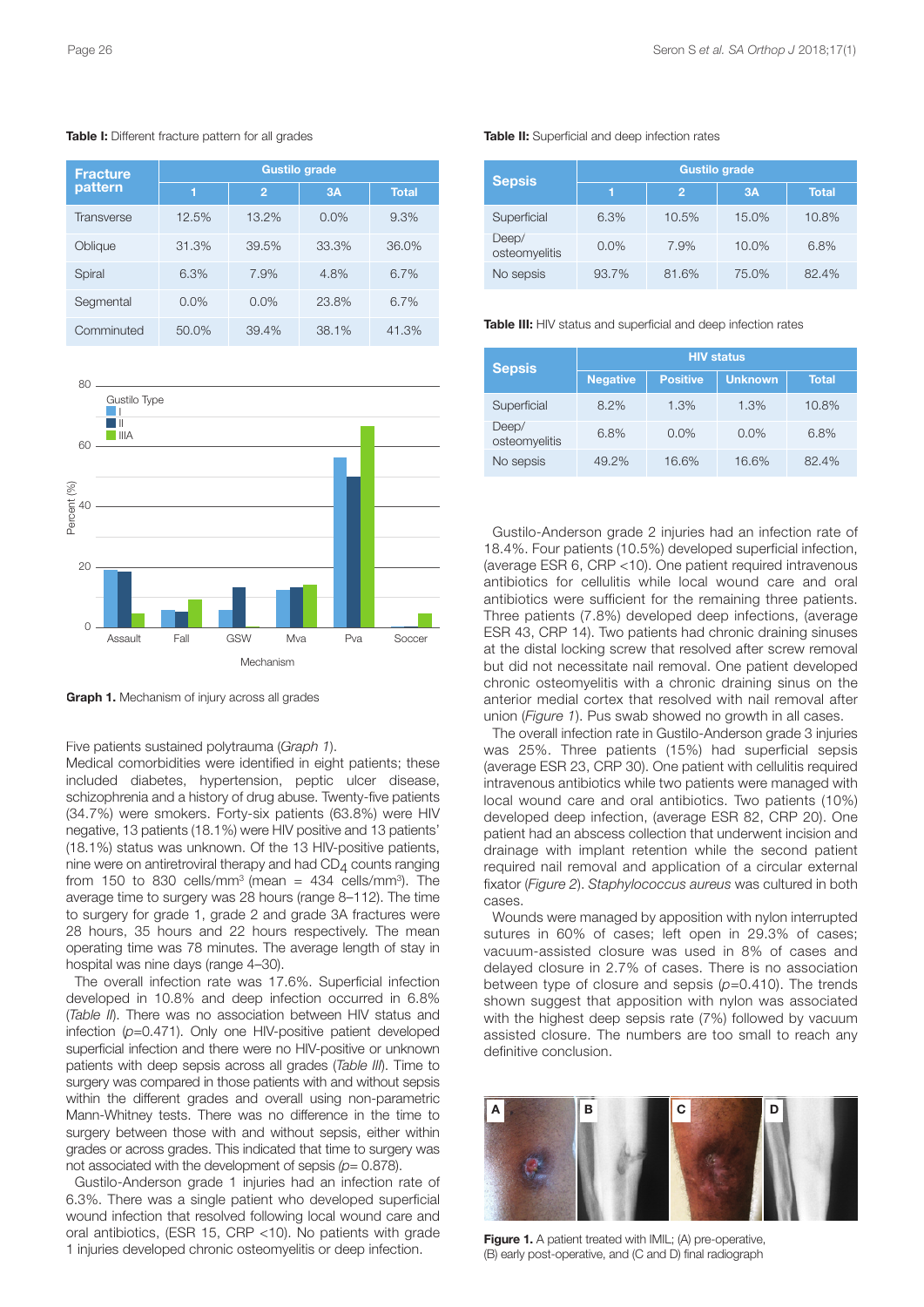

**Figure 2.** AP radiographs of grade 3A tibial fracture (A) treated with an intramedullary nail (B). Intramedullary nail was removed and a circular frame applied (C). AP and lateral showing valgus malunion after 1 year (D, E).



**Figure 3.** AP radiographs of a grade 2 fracture (A), treated with locked intramedullary nail (B). AP and lateral 17 weeks after the nail (C and D)



**Figure 4.** AP radiographs of a grade 3A segmental fracture (A), treated with a locked intramedullary nail (B). AP and lateral showing united fracture (C and D).

The average time to union was 15.5 weeks in the grade 1, 17.3 weeks in the grade 2 (*Figure 3*), and 17.8 weeks in grade 3A fractures (*Figure 4*). The mean time to union for all grades was 17 weeks (range 12–50) (*Table IV*). Three patients had delayed union but united with full weight bearing. Two patients required dynamisation before union could be achieved. There was a statistically significant difference in time to union between the grades (*p*=0.019). The survival curve shows that grade 1 required the shortest time to union while grade 2 and 3A required longer time on average (*Figure 5*). There was no difference (*p*=0.410) in time to union between grade 2 and 3A injuries. One patient who sustained a grade 3A injury developed a septic non-union and united by 50 weeks after nail removal, debridement, bone grafting and application of a circular fixator with fibular osteotomy (*Figure 2*).

**Table IV:** Time to union for all grades

| <b>Time to</b><br>union | <b>Gustilo grade</b> |                |      |              |
|-------------------------|----------------------|----------------|------|--------------|
| (weeks)                 | 1                    | $\overline{2}$ | 3A   | <b>Total</b> |
| Median                  | 15.5                 | 17.3           | 17.8 | 17.0         |
| 25th percentile         | 14.8                 | 16.0           | 14.8 | 15.0         |
| 75th percentile         | 17.3                 | 20.0           | 20.0 | 19.8         |
| Minimum                 | 13.5                 | 14.0           | 12.0 | 12.0         |
| Maximum                 | 20.0                 | 24.0           | 50.0 | 50.0         |



**Figure 5.** Kaplan-Meier survival curve for time to union

All 16 patients in grade 1 had reamed nails while 20 in grade 2 (52.6%) and 13 in grade 3A (56.3%) had reamed nails. There was no statistically significant difference in mean time to union between those with and without reaming in group 2 (*p*=0.696) and in group 3A (*p*=0.643).

# **Discussion**

The treatment of open tibial fractures is complex and successful outcomes are dependent on multiple variables. <sup>17</sup> The long-term complications include non-union, chronic osteomyelitis and amputation. Despite multiple publications the optimal management of these injuries is still unclear. The circular external fixator has been shown to be an effective option; however, longterm studies are required. The successful treatment of open tibial fractures with intramedullary nailing has been well documented but few studies have been published on this topic in sub-Saharan Africa. This study reports the outcomes of our local experience of open tibial fractures in the acute setting, in our unique patient population with a high prevalence of HIV, and with limited theatre availability and resources.

Infection rates are directly proportional to the severity of injury as defined by the Gustilo-Anderson classification as well as the host comorbidities.<sup>29-31</sup> Superficial infection usually resolves with minimal intervention; however, deep infection warrants multiple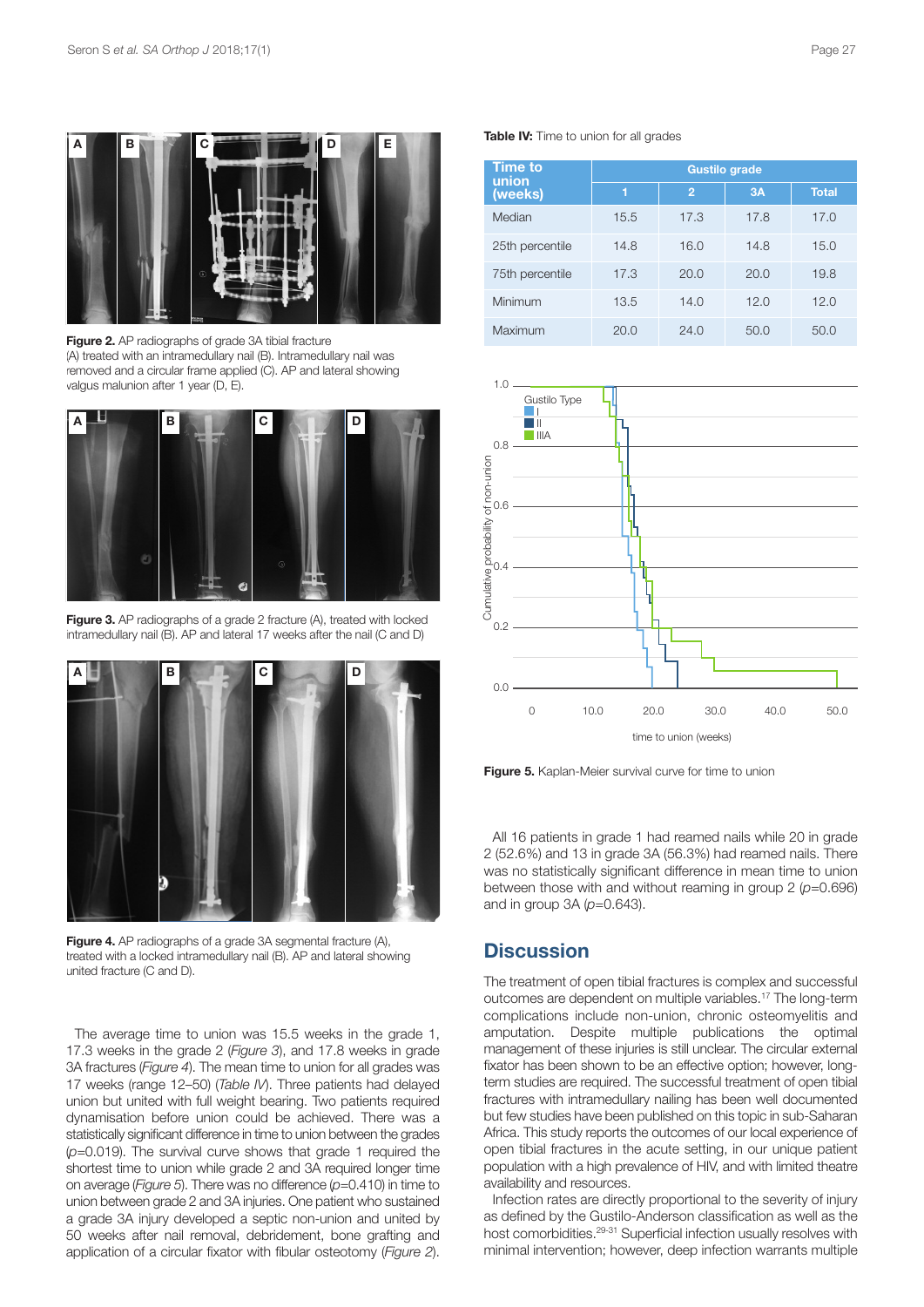additional surgical procedures and often results in significant morbidity. <sup>32</sup> Multiple studies reported infection rates following intramedullary nailing of open tibial fractures. Court Brown reported infection rates ranging from 1.8% to 12.5%. <sup>20</sup> Yokoyama *et al.,* Agrawal *et al.* and Joshi *et al.* reported deep infection rates of 6.1%, 10% and 10.1% respectively.<sup>33-35</sup> The results in this study show a superficial infection rate of 10.8% and a deep infection of 6.8%, and are comparable to international literature.

The current management trend for Gustilo grade 1, 2, and 3A open fractures of the tibia is to perform a reamed or unreamed intramedullary nail ideally within six to eight hours of injury. 36 However, the traditional 'six hour rule' has been challenged in recent literature.<sup>11,37</sup> Originally described by Friedrich in 1898, multiple studies have shown that this narrow time window should not be followed rigidly. 38,39 In our local hospitals, the demand for emergency theatre time does not permit surgery in the first six hours due to the high trauma burden and relative staff shortages. The mean time to surgery was 28 hours with 42 patients being operated after 24 hours. Although we still advocate surgical debridement and stabilisation as soon as possible, this delay was not associated with the development of infection.

The optimal management of open fractures in HIV-positive patients is controversial. Harrison *et al.* attributed HIV as possibly the cause for sepsis and delayed union in his series of 27 patients and advocated the use of an external fixator over an intramedullary device. <sup>20</sup> In direct contrast, Aird *et al.* reported that HIV-positive patients with open tibial fractures can be managed with both internal and external fixation methods but cautioned against a certain subgroup in grade 1 injuries with advanced HIV infection.<sup>40</sup> Howard et al. concluded that HIVpositive patients with a CD4 count >350 cells/mm are not at risk of early wound sepsis when compared to HIV-negative patients. <sup>41</sup> Much of the recent literature denies the relationship between HIV and early wound sepsis in open tibial fractures treated by internal fixation methods but the long-term implant sepsis rates are largely unknown. Phaff *et al.* showed in a long follow-up that averaged 39 months that HIV-positive patients are not associated with late implant sepsis and routine removal should be avoided. <sup>42</sup> The current study showed no association between HIV status and infection (p=0.471) but was underpowered to draw strong conclusions.

Emphasis has been placed on the soft tissue management in open tibial fractures in the recent literature. 43-45 Evidence suggests that nosocomial infections are the cause of osteomyelitis rather than the index traumatic event. <sup>46</sup> Open fractures were traditionally left open so as to allow for wound drainage and inspection, and primary wound closure was forbidden due to the fear of osteomyelitis. <sup>47</sup> This practice has been challenged due to the recent advances in systemic antibiotic use, local antibiotic beads, the so-called 'fix and flap' technique, negative pressure wound care and more effective methods of fracture stabilisation. 48,49 In this study there is no association between type of closure and infection yet apposition with nylon interrupted sutures was associated with the highest deep infection rates. Rajasekaran *et al.* closed wounds primarily in high energy open tibial fractures with 86.7% excellent results. <sup>43</sup> Weitz-Marshall *et al.* condone primary wound closure provided an adequate surgical debridement and stabilisation is performed. <sup>44</sup> Hohmann *et al.* reported low infection rates with primary wound closure in low energy open tibial fractures in selected cases. 45

One of the primary goals in the management of open tibial fractures is to achieve bony union. This is dependent on multiple host, injury and surgical factors, and the presence or absence of infection. Drosos *et al.* identified fracture gap, comminution, screw failure and dynamisation as potential risk factors for non-union in tibial fractures treated with

intramedullary nails. <sup>50</sup> Adams *et al.* reported an increase in soft tissue complications and non-union in patients who smoke with open tibial fractures. <sup>51</sup> Joshi *et al.* Agrawal *et al.* and Bali *et al.* reported union times that ranged from 20.7 weeks to 32 weeks. 34,35,39 Average time to union in our study was 17 weeks (range 12–50). Three patients had delayed union but required only full weight bearing to achieve union and two patients required dynamisation before union. Kakar *et al.* reported 32 patients with delayed union, of which 16 patients required additional surgical procedures to achieve union. <sup>52</sup> In this study one patient who sustained a grade 3A injury developed a septic non-union and eventually united by 50 weeks after secondary procedures.

Convincing biological and mechanical advantages exist for both reamed and unreamed intramedullary nails in the management of tibial fractures. <sup>21</sup> The benefits in open fractures is still uncertain. <sup>28</sup> Reaming strips the endosteal blood supply and affects the cortical perfusion which contributes to the vascular insult in open fractures. <sup>53</sup> There is concern that reaming open fractures may increase the risk of infection by spreading contamination in the medullary canal and osteocyte death by thermal necrosis. <sup>21</sup> However proponents of reaming suggests that seeding of bone graft throughout the medullary canal accelerates union rates by enhancing the biological milieu that is conducive to fracture healing. <sup>54</sup> Reamed nailing allows the use of larger diameter nail and increases the intimacy between the nail-cortex interface, therefore enhancing the biomechanical stability. Finkemeier *et al.* and Ziran *et al.* compared reamed and unreamed nails in open tibial fractures and found no significant differences between the two with regard to union. 22,55 Keating *et al.* found similar results between the two methods but found more metalware complications in the unreamed group. <sup>56</sup> Two meta-analyses on the use of reamed or unreamed nails have demonstrated no superiority of either modality. 4,27 This study has shown a mean time to union of 17 weeks in the reamed group and 18 weeks in the unreamed group. There was no statistically significant difference in time to union between the groups. Equivocal results in the literature on infection rates and reaming suggest that different variables other than reaming influence the outcomes. <sup>22</sup> We were unable to demonstrate the relationship, if any, between reaming of the intramedullary canal and the development of superficial and deep infection.

There are numerous limitations to this study including a retrospective review, small sample size and lack of a control group. We are unable to draw definitive conclusions regarding the effect of HIV status on infection following open tibial fractures.

## **Conclusion**

This study demonstrates that grade 1, 2 and 3A open tibial shaft fractures can be treated with primary debridement and locked reamed or unreamed intramedullary nailing with good shortterm results, low infection and non-union rates. This was shown in patients with delayed presentation or a delay in operative intervention and HIV-positive patients.

#### *Ethics statement*

Ethical approval was obtained from the institutional ethics committee prior to embarking on the study.

### *Acknowledgement*

I would like to thank Prof Nando Ferreira for his contribution to this article.